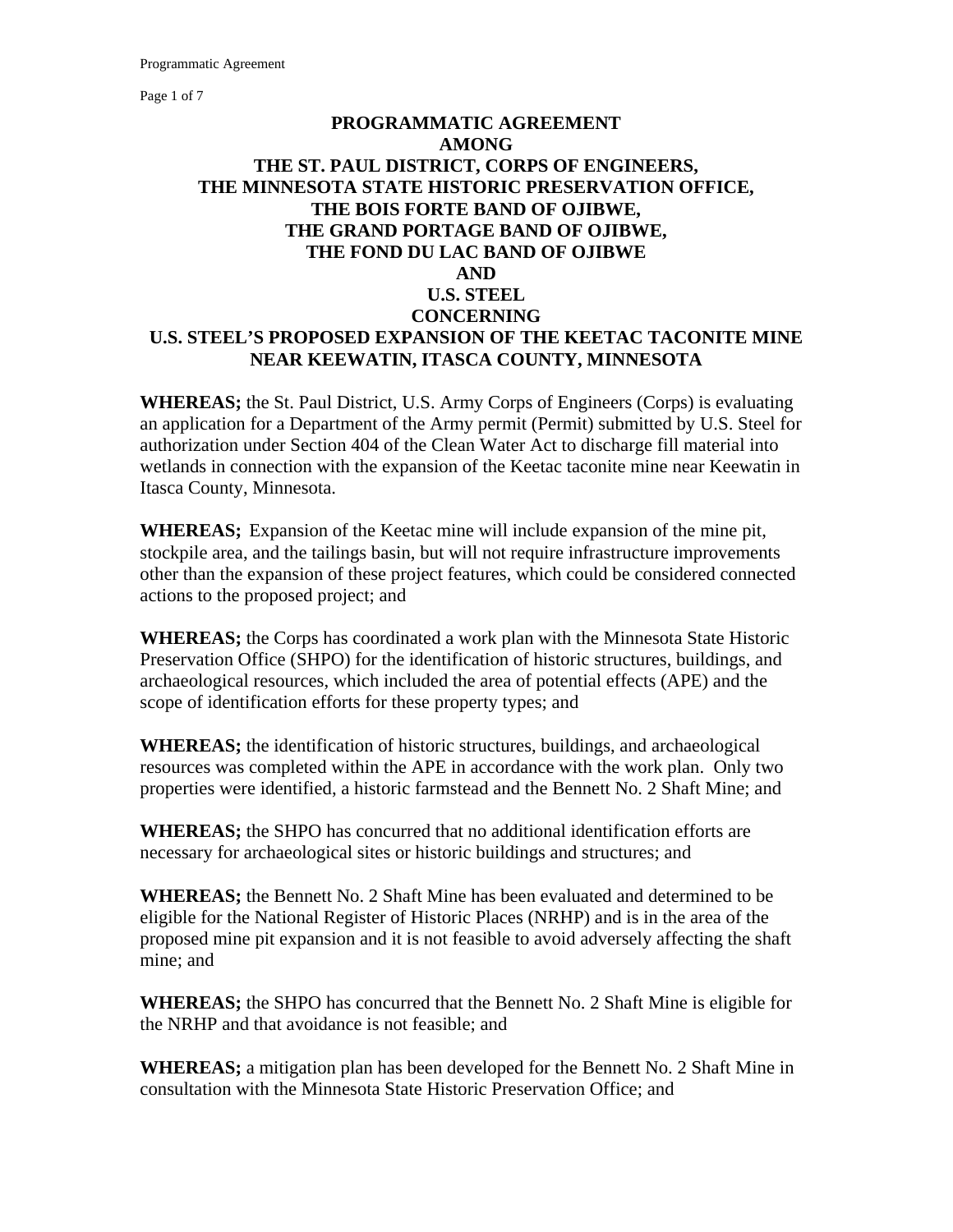Page 2 of 7

**WHEREAS;** the historic farmstead will now be avoided by the project and was therefore not evaluated to determine its NRHP eligibility. The Corps shall condition any permit issued for the Keetac mine expansion to avoid the farmstead area; and

**WHEREAS;** the Corps has invited the Ojibwe Bands, who are located in northern Minnesota, to participate in consultation. The Grand Portage Band of Ojibwe, the Bois Forte Band of Ojibwe, and the Fond du Lac Band of Ojibwe (Ojibwe Bands) have expressed an interest in consultation; and

**WHEREAS;** the Corps has initiated consultation with the Ojibwe Bands and has coordinated the results of the archaeological and architectural surveys with the Ojibwe Bands; and

**WHEREAS;** the Ojibwe Bands and the Corps have worked together to develop a plan for the identification of historic properties of religious and cultural significance to the Bands, but will not be able to complete that identification efforts prior to the issuance of the final environmental impact statement and record of decision (ROD) for the project; and

**WHEREAS;** because the effects on historic properties cannot be fully determined prior to the Corps' ROD, the Corps has determined that a PA is appropriate. The SHPO and Ojibwe Bands have concurred in that determination; and

**WHEREAS;** the Corps has notified the Advisory Council on Historic Preservation (Council) of the adverse effect on the Bennett No. 2 Shaft Mine and the Corps intention to develop this PA. The Council has declined to participate in the resolution of adverse effect or development of this PA; and

**NOW THEREFORE;** the Corps, the SHPO, and the Ojibwe Bands agree that upon execution of this PA the Corps shall ensure that, should a Permit be issued for the Keetac Mine Expansion, the following stipulations are implemented in order to take into account the effect of the undertaking on historic properties.

### **STIPULATIONS**

Should a Permit be issued to U.S. Steel for the Keetac Mine expansion project, the Corps shall incorporate this programmatic agreement by reference as a special permit condition.

#### **I. HISTORIC PROPERTIES OF RELIGIOUS AND CULTURAL SIGNIFICANCE TO THE CONSULTING OJIBWE BANDS.**

A. Identification

A plan for the identification of historic properties of religious and cultural significance to the consulting Ojibwe Bands shall be developed through consultation between the Corps and the Ojibwe Bands.

1. The plan shall include four interrelated steps.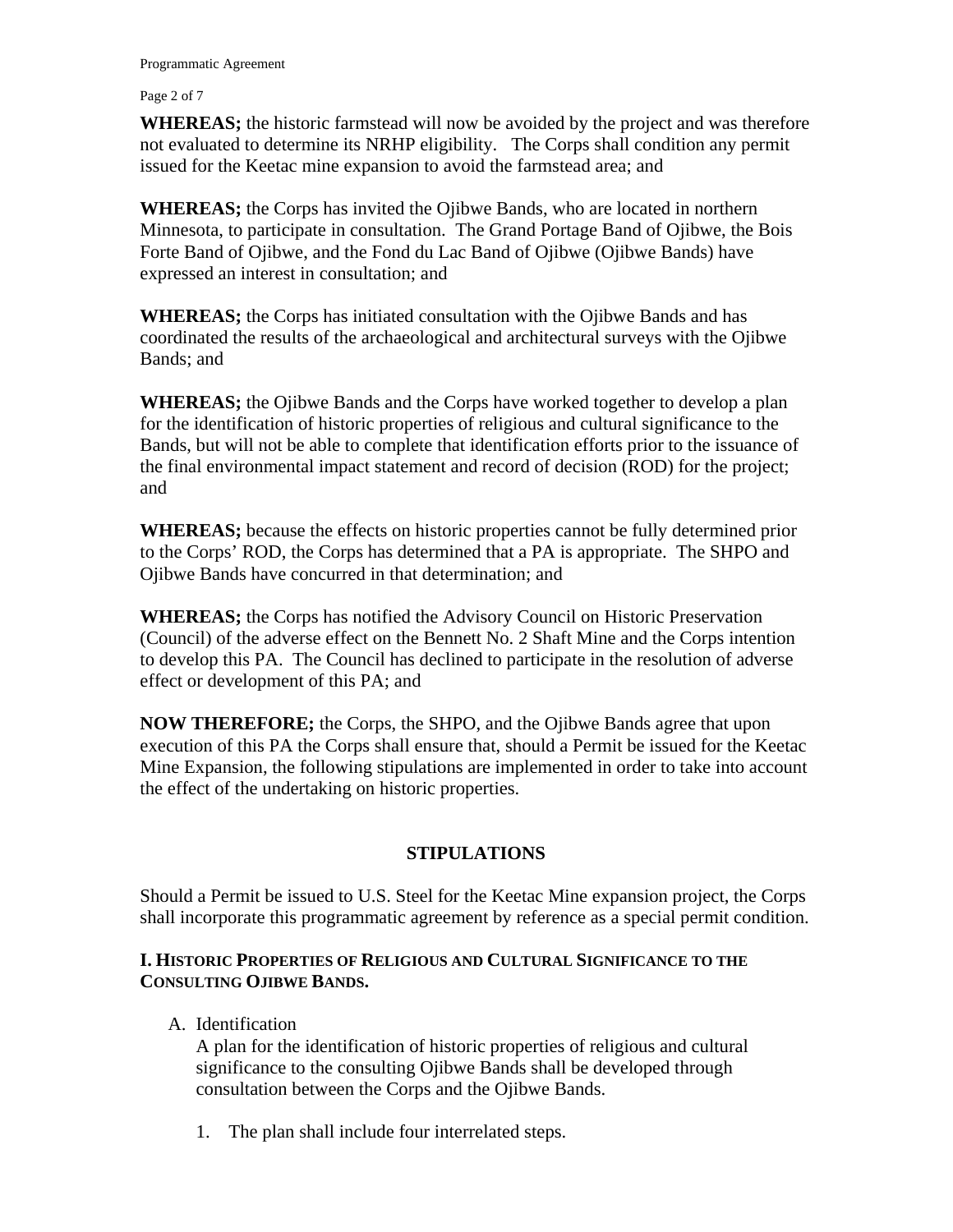Page 3 of 7

a. Archival background research to identify cultural features and natural landscape features, to include at a minimum the original government land office survey notes and maps on which the Trygg Maps are based, other historic maps of the project area and surrounding vicinity, relevant historic documents and literature.

b. Implementation of a plan for interviews with Band members, which the Bands themselves will conduct, and site visits, which will be identified through the interview process.

c. Implementation of a plan for the identification of plant communities. This work will be done to provide baseline data for the evaluation of project impacts to treaty resources and to facilitate the identification of historic properties.

d. Conduct a field survey to locate the cultural and natural features identified during the research efforts outlined above.

#### B. Evaluation

- 1. The Corps shall consult with the Ojibwe Bands to determine eligibility recommendations for cultural properties identified.
- 2. A summary report shall be drafted by the Corps in consultation with the Ojibwe Bands that will provide a description of the identification efforts, the cultural properties identified, and recommendations of eligibility for the cultural properties identified.
- 3. The Corps shall provide the summary report and supporting documentation, to the SHPO, the Ojibwe Bands and other consulting parties for review and comment. If the Corps does not receive comment within 45 days, the Corps may assume concurrence with any determinations or recommendations.
- 4. If the SHPO or an Ojibwe Band disagrees with a determination by the Corps about a property's eligibility for the NRHP and further consultation pertaining to the property's eligibility is not productive, the Corps shall follow the provisions of the dispute resolution in Section IV of this agreement. If the dispute over a properties eligibility is not resolved, the Corps shall obtain a formal Determination of Eligibility from the National Park Service's Keeper of the National Register, whose decision shall be final.
- C. Treatment of Historic Properties
	- 1. If historic properties are identified, the Corps will follow the procedures described in 36 CFR Part 800.5 through 800.7 to assess the project's effects on those historic properties and to identify measures to avoid, minimize, or mitigate adverse effects including the development of a memorandum of agreement if a property is adversely affected.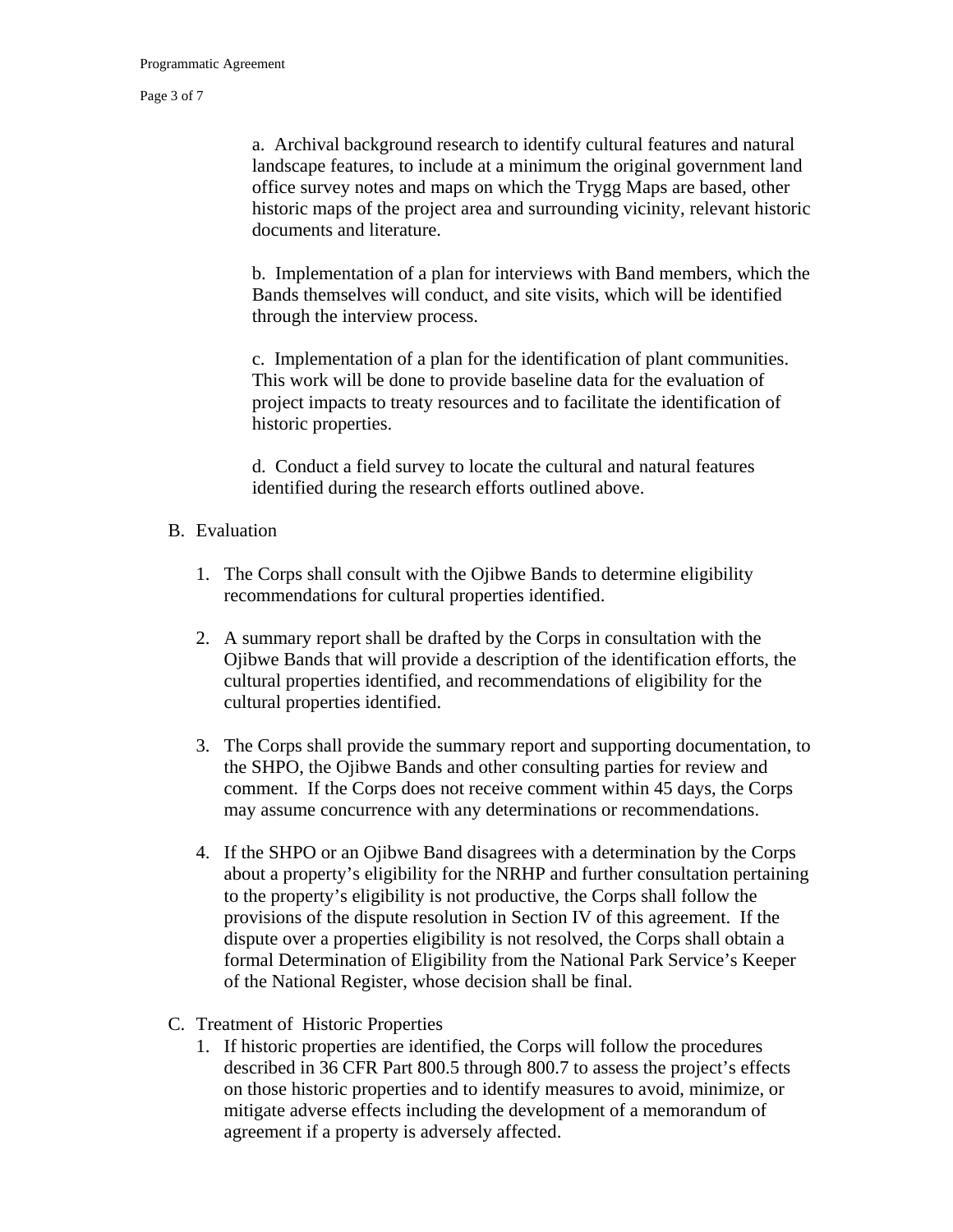Page 4 of 7

## **II. IMPLEMENTATION OF MITIGATION PLAN FOR THE BENNETT NO 2. SHAFT MINE**

- A. U.S. Steel shall implement the January 2010 *Phase III Mitigation Research Design of the Bennett No. 2 Shaft Mine North of Keewatin, Itasca County, Minnesota, Site Number 21-IC-0356*.
- B. Implementation shall not be considered complete until the final report on the Phase III investigation has been submitted to the Corps by U.S. Steel and the Corps has completed its review and coordination of the final report with the SHPO.

# **III. NOTICE TO PROCEED**

U.S. Steel may not proceed with construction until notified in writing by the Corps that there are no unresolved concerns pertaining to historic properties. If areas have been identified where additional investigations or measures to avoid, minimize, or mitigate adverse effects are necessary, the Corps' notification shall specify the areas where construction may proceed and the nature of the unresolved concerns and the steps necessary to resolve those concerns.

## **III. INADVERTENT DISCOVERY**

- A. If previously unidentified historic properties or unanticipated effects to historic properties are discovered during Project activities, U.S. Steel shall immediately halt all project activities within a one hundred (100) foot radius of the discovery, notify the Corps of the discovery and implement interim measures to protect the discovery from looting and vandalism.
- B. Immediately upon receipt of the notification required in Stipulation III.A, the Corps shall inspect the construction site to determine the extent of the discovery and ensure that construction activities have halted, clearly mark the area of the discovery, implement additional measures, as appropriate, to protect the discovery from looting and vandalism, and notify the Consulting Bands and the SHPO.
- C. Upon receipt of notification, the Corps shall treat the discovery in accordance with 36 CFR § 800.13(b)(3) and (c).
- D. Treatment of Human Remains
	- 1. When the discovery contains human remains U.S. Steel shall comply with the provisions of Stipulation III A above and Minnesota Statute, Chapter 390 and notify the county coroner.
		- a. If the unidentified human remains are found outside of platted, recorded, or identified cemeteries and in contexts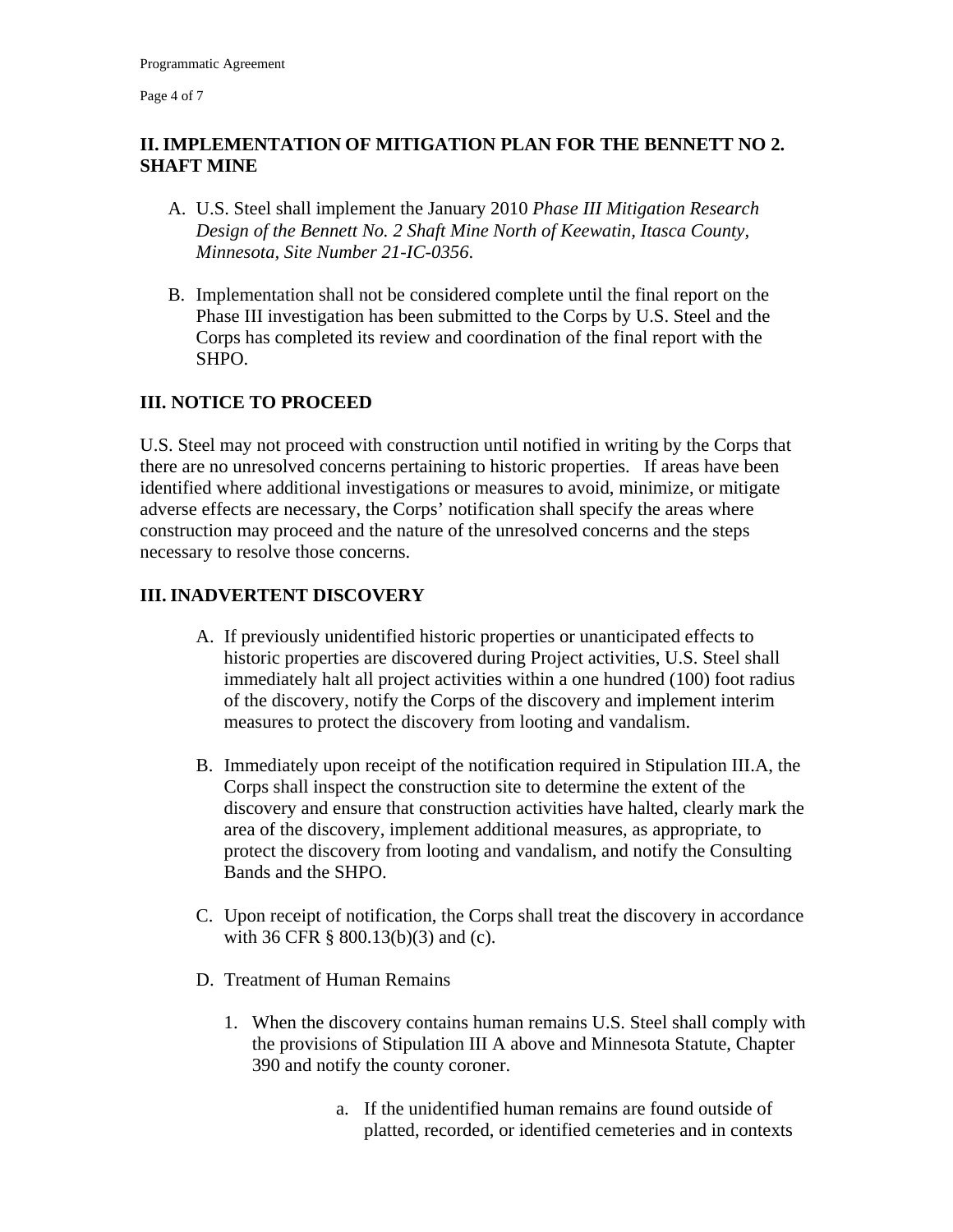Page 5 of 7

which indicate antiquity of greater than fifty (50) years, the coroner shall notify the Minnesota Office of the State Archaeologist (OSA) in compliance with Section 307-08 of the Minnesota Private Cemeteries Act.

- b. Suspected human remains shall not be further disturbed or removed until disposition has been determined by the OSA consistent with the guidance titled *State Archaeologist's Procedures for Implementing Minnesota's Private Cemeteries Act*. (Anfinson, 2008).
- 2. At all times human remains must be treated with the utmost dignity and respect, and in a manner consistent with the ACHP's *Policy Statement on the Treatment of Human Remains, Burial Sites and Funerary Objects* (February 23, 2007).
- E. U.S. Steel shall ensure that the requirements of Stipulation VII are incorporated into all construction contracts.

# **IV. DISPUTE RESOLUTION**

- A. Should the SHPO, or other parties to this agreement, have objections within 30 days after the receipt of any plans, documents, or reports submitted to them under the terms of this Programmatic Agreement, the Corps shall consult with the objecting party to resolve the objection. If the Corps determines that the objection cannot be resolved, the Corps shall forward all documentation relevant to the dispute to the Advisory Council on Historic Preservation for review of findings within the procedures and time periods defined in 36 CFR 800.5 c(3). The Corps will take into account any comment or recommendation received from the Council in reaching a final decision regarding the dispute.
- B. Any recommendation or comment provided by the Advisory Council on Historic Preservation will be understood to pertain only to the subject of the dispute. The responsibility of the Corps to carry out all actions under this agreement that are not the subject of the dispute will remain unchanged.

#### **V. AMENDMENTS**

- A. Any party to this Programmatic Agreement may request that it be amended, whereupon the parties will consult in accordance with 36 CFR Part 800.6(c)(7) to consider such amendment.
- B. Any other Federal agency that becomes involved in this Project through funding, permit, license, or other such activity requiring a Section 106 review pursuant to 36 CFR Part 800 may satisfy the requirements of Section 106 by becoming a signatory party to this agreement.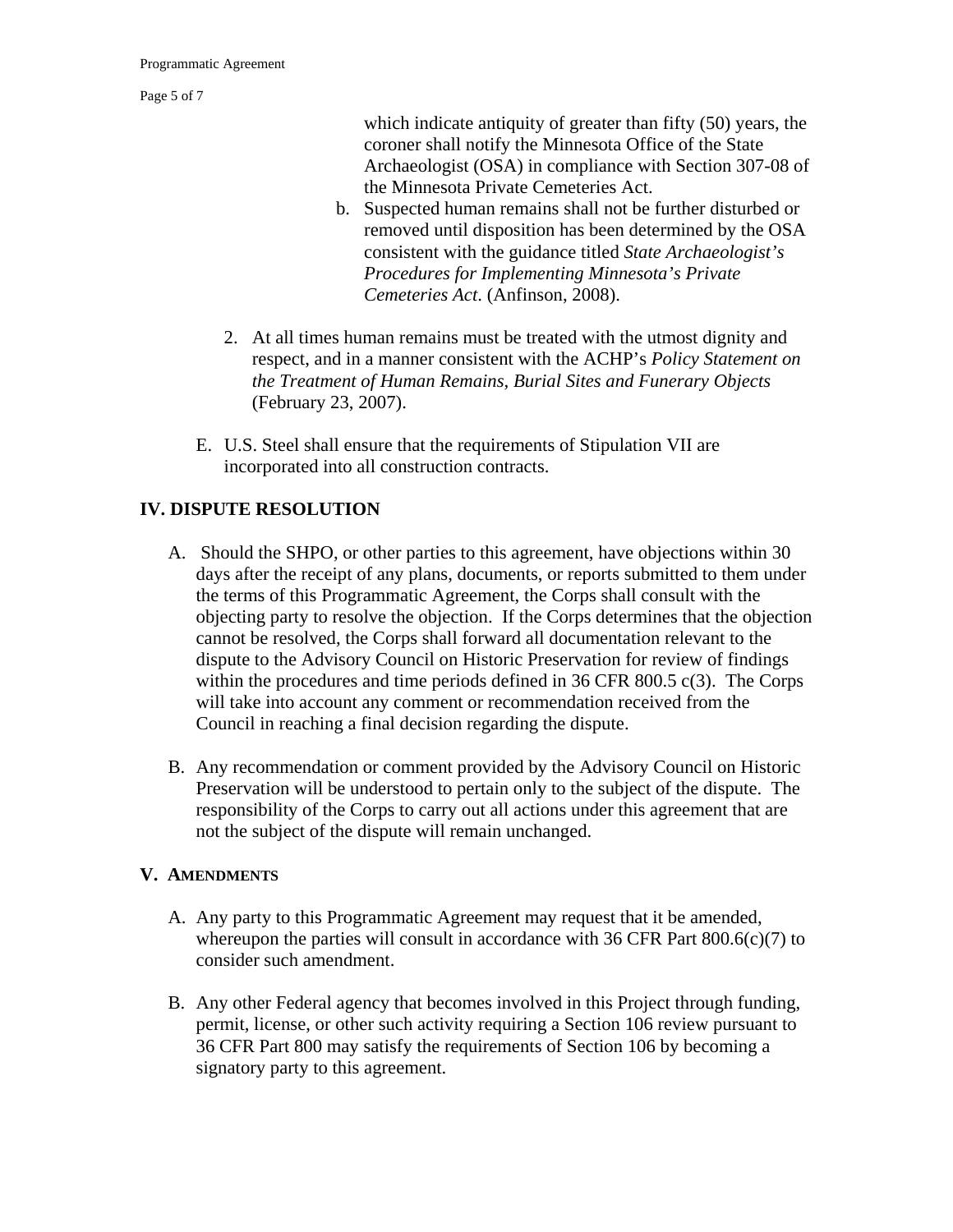Page 6 of 7

### **VI. TERMINATION**

Any signatory party to this Programmatic Agreement may withdraw from it by providing thirty (30) days notice to the other parties, provided that the parties will consult during the period prior to withdrawal to seek agreement on amendments or other actions that would avoid withdrawal. In the event of termination, or withdrawal, the Corps will comply with federal regulation 36 CFR Part 800, Protection of Historic Properties.

### **VIII. ANTI-DEFICIENCY PROVISION**

Any obligation of the Government set forth in this agreement is subject to and dependent on the appropriation and allocation of sufficient funds for that purpose.

#### **IX. SUNSET CLAUSE**

This Programmatic Agreement shall terminate if U.S. Steel withdraws its Section 404 permit application, or it shall terminate five years after the date of the Corps' permit decision regarding the proposed project.

Execution and implementation of this Programmatic Agreement evidences that the U.S. Army Corps of Engineers has satisfied their Section 106 responsibilities.

### **SIGNATORY PARTIES**

### ST. PAUL DISTRICT, U.S. ARMY CORPS OF ENGINEERS

| D <sup>T</sup><br>в |  |                                                                   |           | --- |  |
|---------------------|--|-------------------------------------------------------------------|-----------|-----|--|
| $\sim$              |  | $\blacksquare$<br>the contract of the contract of the contract of | --<br>___ |     |  |

Colonel Jon L. Christensen, District Engineer

# MINNESOTA STATE HISTORIC PRESERVATION OFFICER

BY: DATE:

Ms. Nina Archabal, Minnesota State Historic Preservation Officer

### **INVITED SIGNATORIES**

FOND DU LAC BAND OF OJIBWE BY: \_\_\_\_\_\_\_\_\_\_\_\_\_\_\_\_\_\_\_\_\_\_\_\_\_\_\_\_\_\_\_\_\_\_\_\_\_\_\_\_DATE: \_\_\_\_\_\_\_\_\_\_\_\_\_\_\_\_\_\_\_\_\_ Honorable Karen Diver, Chairperson

GRAND PORTAGE BAND OF OJIBWE

BY: \_\_\_\_\_\_\_\_\_\_\_\_\_\_\_\_\_\_\_\_\_\_\_\_\_\_\_\_\_\_\_\_\_\_\_\_\_\_\_\_DATE: \_\_\_\_\_\_\_\_\_\_\_\_\_\_\_\_\_\_\_\_\_

Honorable Norman Deschampe, Chairman